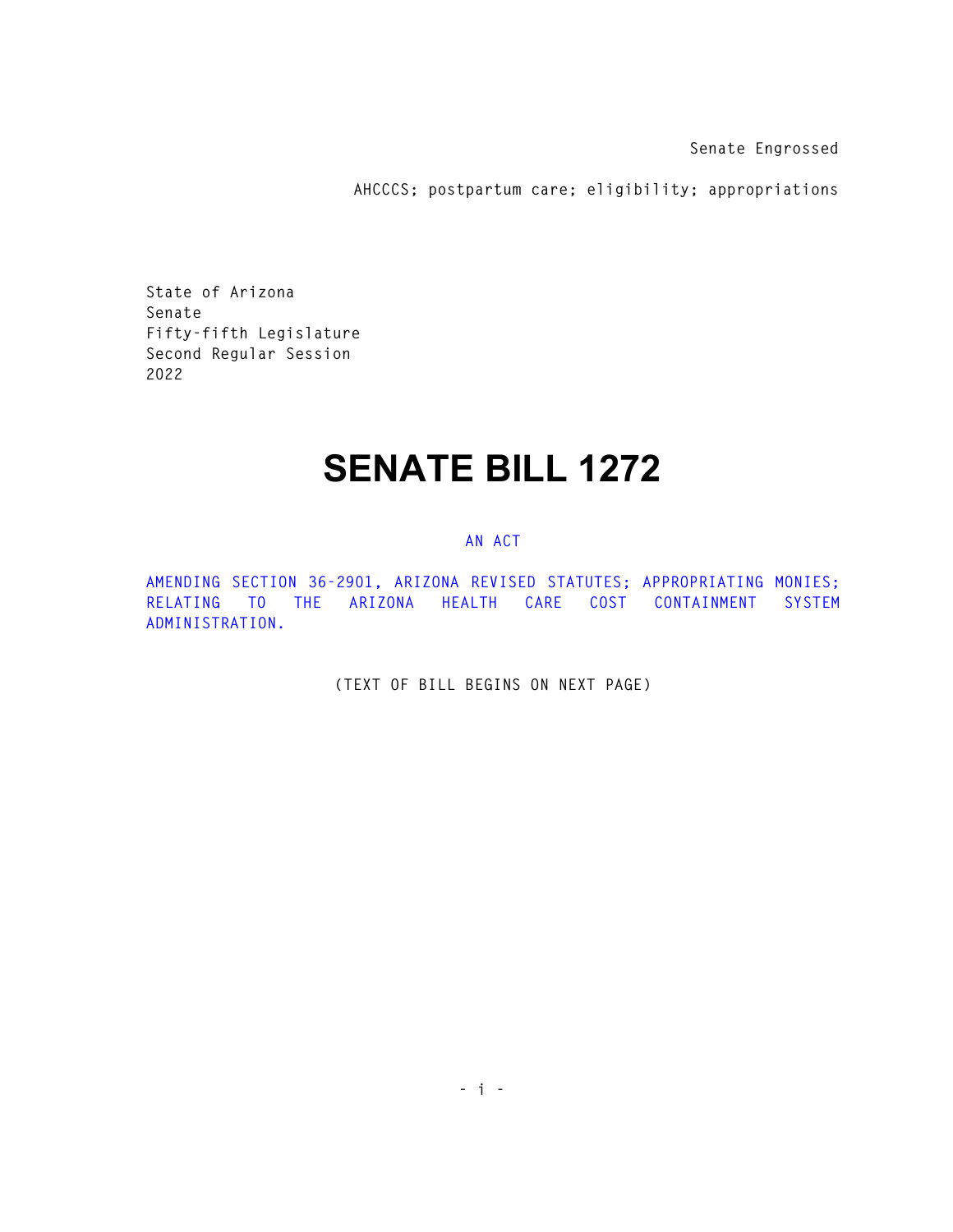**1 Be it enacted by the Legislature of the State of Arizona: 2 Section 1. Section 36-2901, Arizona Revised Statutes, is amended to 3 read: 4 36-2901. Definitions 5 In this article, unless the context otherwise requires: 6 1. "Administration" means the Arizona health care cost containment 7 system administration. 8 2. "Administrator" means the administrator of the Arizona health 9 care cost containment system. 10 3. "Contractor" means a person or entity that has a prepaid 11 capitated contract with the administration pursuant to section 36-2904 or 12 chapter 34 of this title to provide health care to members under this 13 article or persons under chapter 34 of this title either directly or 14 through subcontracts with providers. 15 4. "Department" means the department of economic security. 16 5. "Director" means the director of the Arizona health care cost 17 containment system administration. 18 6. "Eligible person" means any person who is: 19 (a) Any of the following: 20 (i) Defined as mandatorily or optionally eligible pursuant to title 21 XIX of the social security act as authorized by the state plan. 22 (ii) Defined in title XIX of the social security act as an eligible 23 pregnant woman OR A WOMAN WHO IS LESS THAN ONE YEAR POSTPARTUM with a 24 family income that does not exceed one hundred fifty percent of the 25 federal poverty guidelines, as a child under the age of six years and 26 whose family income does not exceed one hundred thirty-three percent of 27 the federal poverty guidelines or as children who have not attained 28 nineteen years of age and whose family income does not exceed one hundred 29 thirty-three percent of the federal poverty guidelines. 30 (iii) Under twenty-six years of age and who was in the custody of 31 the department of child safety pursuant to title 8, chapter 4 when the 32 person became eighteen years of age. 33 (iv) Defined as eligible pursuant to section 36-2901.01. 34 (v) Defined as eligible pursuant to section 36-2901.04. 35 (vi) Defined as eligible pursuant to section 36-2901.07. 36 (b) A full-time officer or employee of this state or of a city, 37 town or school district of this state or other person who is eligible for 38 hospitalization and medical care under title 38, chapter 4, article 4. 39 (c) A full-time officer or employee of any county in this state or 40 other persons authorized by the county to participate in county medical 41 care and hospitalization programs if the county in which such officer or 42 employee is employed has authorized participation in the system by 43 resolution of the county board of supervisors. 44 (d) An employee of a business within this state.**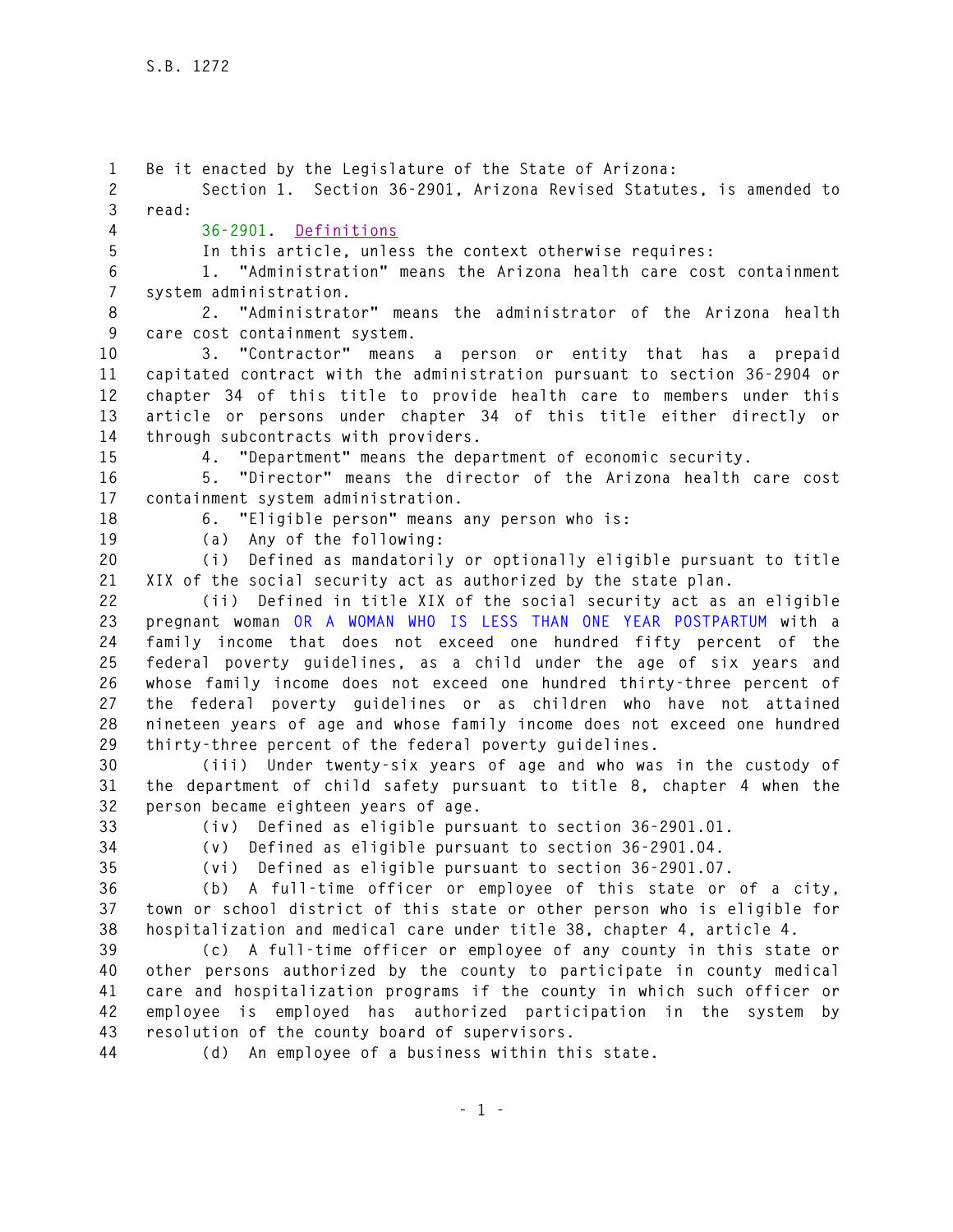**1 (e) A dependent of an officer or employee who is participating in 2 the system. 3 (f) Not enrolled in the Arizona long-term care system pursuant to** 

**4 article 2 of this chapter. 5 (g) Defined as eligible pursuant to section 1902(a)(10)(A)(ii)(XV)** 

**6 and (XVI) of title XIX of the social security act and who meets the income 7 requirements of section 36-2929.** 

**8 7. "Graduate medical education" means a program, including an 9 approved fellowship, that prepares a physician for the independent 10 practice of medicine by providing didactic and clinical education in a 11 medical discipline to a medical student who has completed a recognized 12 undergraduate medical education program.** 

**13 8. "Malice" means evil intent and outrageous, oppressive or 14 intolerable conduct that creates a substantial risk of tremendous harm to 15 others.** 

**16 9. "Member" means an eligible person who enrolls in the system.** 

**17 10. "Modified adjusted gross income" has the same meaning prescribed 18 in 42 United States Code section 1396a(e)(14).** 

**19 11. "Noncontracting provider" means a person who provides health 20 care to members pursuant to this article but not pursuant to a subcontract 21 with a contractor.** 

**22 12. "Physician" means a person WHO IS licensed pursuant to title 32, 23 chapter 13 or 17.** 

**24 13. "Prepaid capitated" means a mode of payment by which a health 25 care contractor directly delivers health care services for the duration of 26 a contract to a maximum specified number of members based on a fixed rate 27 per member notwithstanding:** 

**28 (a) The actual number of members who receive care from the 29 contractor.** 

**30 (b) The amount of health care services provided to any member.** 

**31 14. "Primary care physician" means a physician who is a family 32 practitioner, general practitioner, pediatrician, general internist, or 33 obstetrician or gynecologist.** 

**34 15. "Primary care practitioner" means a nurse practitioner OR 35 CERTIFIED NURSE MIDWIFE WHO IS certified pursuant to title 32, chapter 15 36 or a physician assistant certified WHO IS LICENSED pursuant to title 32, 37 chapter 25. This paragraph does not expand the scope of practice for 38 nurse practitioners OR CERTIFIED NURSE MIDWIVES as defined pursuant to 39 title 32, chapter 15, or for physician assistants as defined pursuant to 40 title 32, chapter 25.** 

**41 16. "Regional behavioral health authority" has the same meaning 42 prescribed in section 36-3401.** 

**43 17. "Section 1115 waiver" means the research and demonstration 44 waiver granted by the United States department of health and human 45 services.**